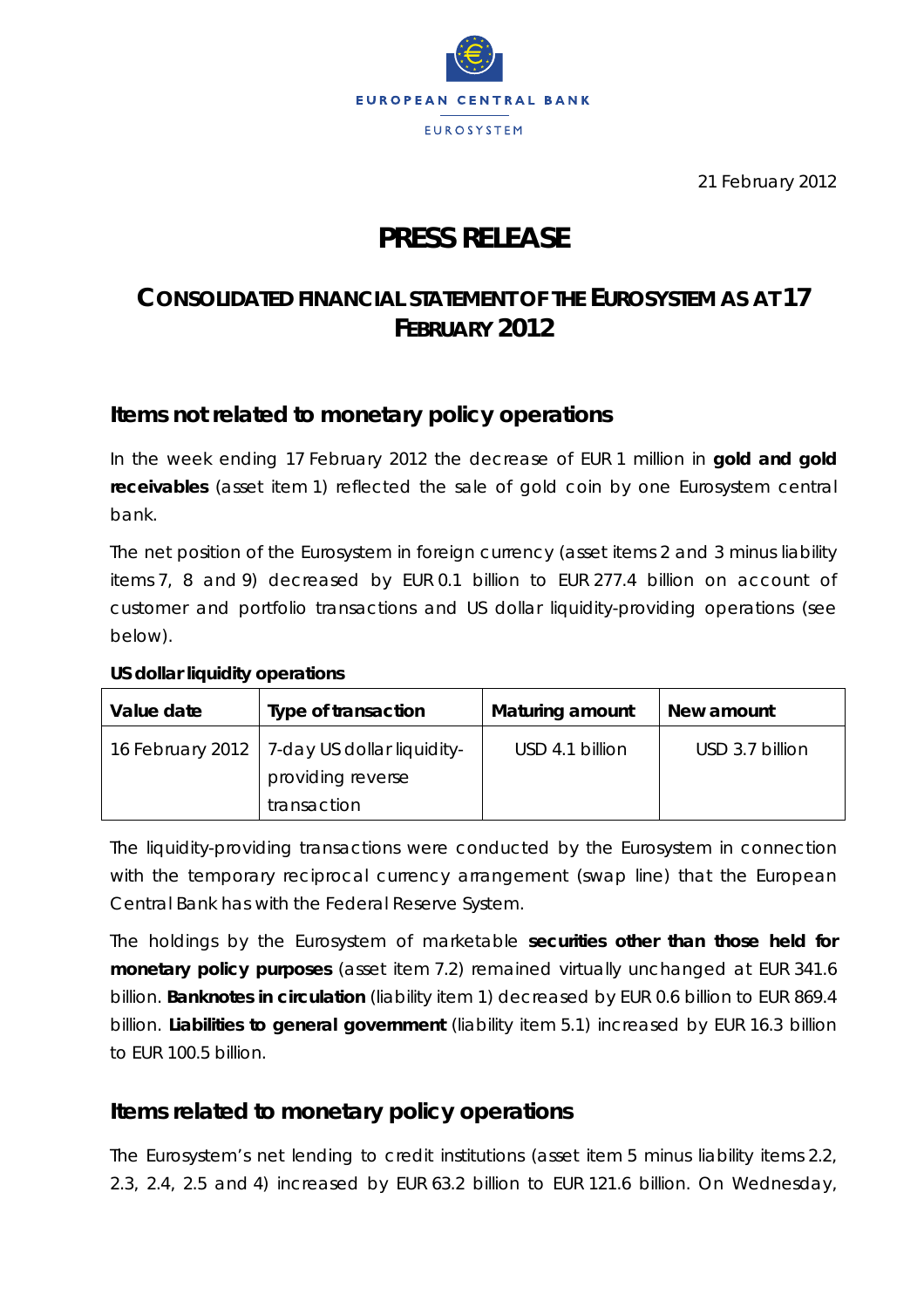15 February 2012, a **main refinancing operation** of EUR 109.5 billion matured and a new one of EUR 142.8 billion was settled. On the same day, **fixed-term deposits** in an amount of EUR 219 billion matured and new deposits were collected in an amount of EUR 219.5 billion, with a maturity of one week. Also on Wednesday, 15 February 2012, a **longerterm refinancing operation** of EUR 38.7 billion matured and a new one of EUR 14.3 billion was settled.

Recourse to the **marginal lending facility** (asset item 5.5) was EUR 1.4 billion (compared with EUR 1.2 billion in the previous week), while recourse to the **deposit facility** (liability item 2.2) was EUR 454.4 billion (compared with EUR 507.9 billion in the preceding week).

The holdings by the Eurosystem of **securities held for monetary policy purposes** (asset item 7.1) increased by EUR 0.3 billion to EUR 283 billion. This increase was the net result of settled purchases under the second covered bond purchase programme and the redemption of securities under the first covered bond purchase programme. Therefore, in the week ending 17 February 2012 the value of accumulated purchases under the Securities Markets Programme amounted to EUR 219.3 billion, while those of the portfolios held under the first and second covered bond purchase programmes totalled EUR 57.2 billion and EUR 6.5 billion respectively. All three portfolios are accounted for on a held-to-maturity basis.

### **Current accounts of euro area credit institutions**

As a result of all transactions, the **current account** position of credit institutions with the Eurosystem (liability item 2.1) increased by EUR 49.3 billion to EUR 132.5 billion.

#### **European Central Bank**

Directorate Communications, Press and Information Division Kaiserstrasse 29, D-60311 Frankfurt am Main Tel.: +49 69 1344 7455, Fax: +49 69 1344 7404 Internet: http://www.ecb.europa.eu

**Reproduction is permitted provided that the source is acknowledged.**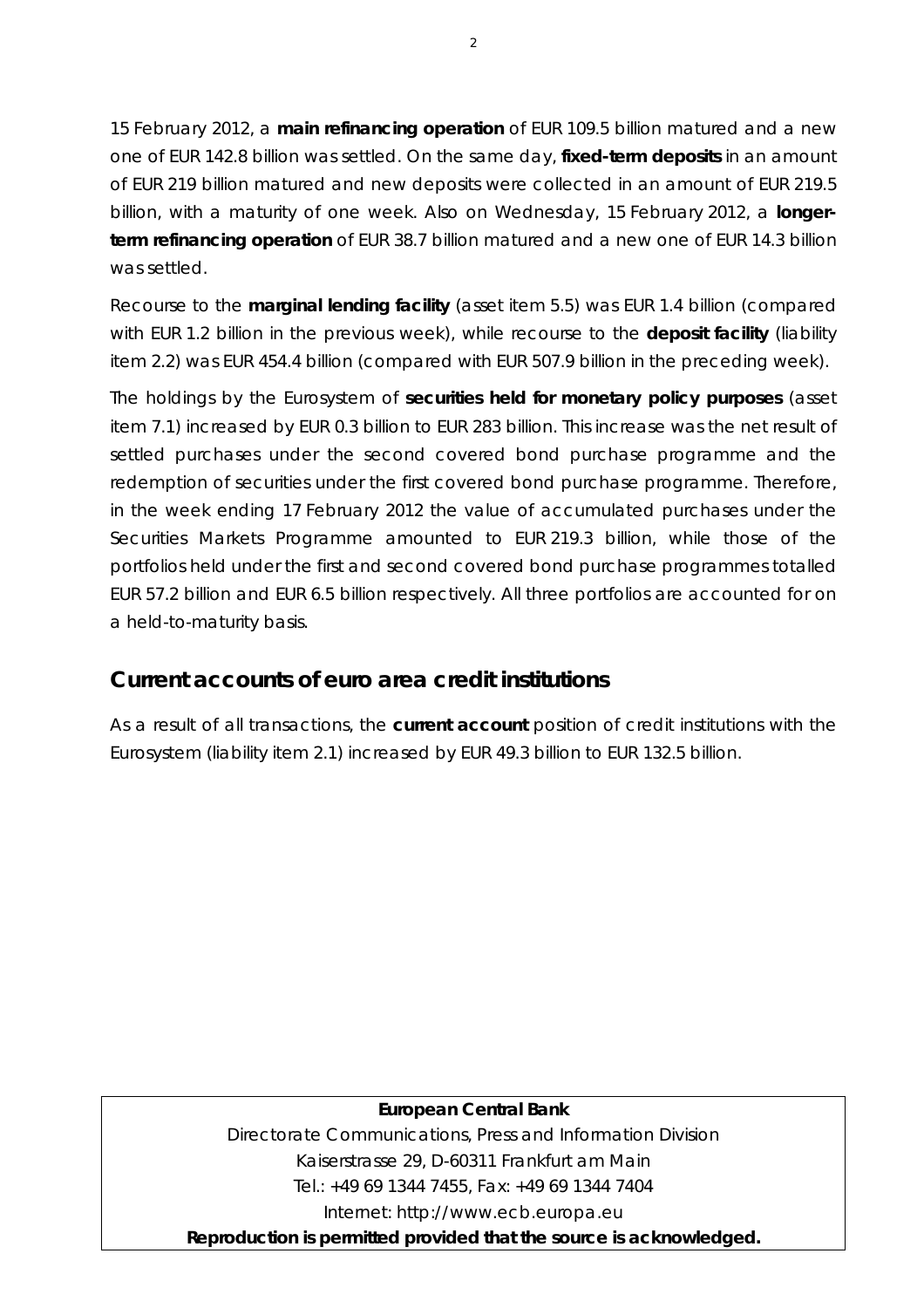

#### **Consolidated financial statement of the Eurosystem - 21/02/2012**

| <b>Assets (EUR millions)</b>                                                                                    | <b>Balance</b>          | <b>Difference</b><br>compared<br>with last<br>week due to<br>transactions | Liabilities (EUR millions)                                                                                                  | <b>Balance</b>     | <b>Difference</b><br>compared<br>with last<br>week due to<br>transactions |
|-----------------------------------------------------------------------------------------------------------------|-------------------------|---------------------------------------------------------------------------|-----------------------------------------------------------------------------------------------------------------------------|--------------------|---------------------------------------------------------------------------|
| 1 Gold and gold receivables                                                                                     | 423,445                 | $-1$                                                                      | 1 Banknotes in circulation                                                                                                  | 869,355            | $-619$                                                                    |
| 2 Claims on non-euro area residents<br>denominated in foreign currency                                          | 245,805                 | 696                                                                       | 2 Liabilities to euro area credit institutions<br>related to monetary policy operations                                     | 807,200            | $-4,862$                                                                  |
| 2.1 Receivables from the IMF<br>2.2 Balances with banks and security<br>investments, external loans and other   | 85,517<br>160,288       | $-4$<br>701                                                               | denominated in euro<br>2.1 Current accounts (covering the<br>minimum reserve system)                                        | 132,473            | 49,264                                                                    |
| external assets                                                                                                 |                         |                                                                           | 2.2 Deposit facility<br>2.3 Fixed-term deposits                                                                             | 454,356<br>219,500 | $-53,520$<br>500                                                          |
| 3 Claims on euro area residents<br>denominated in foreign currency                                              | 99,629                  | $-1,000$                                                                  | 2.4 Fine-tuning reverse operations<br>2.5 Deposits related to margin calls                                                  | 0<br>871           | $\Omega$<br>$-1,106$                                                      |
| 4 Claims on non-euro area residents<br>denominated in euro<br>4.1 Balances with banks, security                 | 23,512<br>23,512        | $-424$<br>$-424$                                                          | 3 Other liabilities to euro area credit<br>institutions denominated in euro                                                 | 1,931              | $-284$                                                                    |
| investments and loans<br>4.2 Claims arising from the credit facility<br>under ERM II                            | 0                       | 0                                                                         | 4 Debt certificates issued                                                                                                  | $\bf{0}$           | 0                                                                         |
|                                                                                                                 |                         |                                                                           | 5 Liabilities to other euro area residents<br>denominated in euro                                                           | 110,572            | 16,317                                                                    |
| 5 Lending to euro area credit institutions<br>related to monetary policy operations<br>denominated in euro      | 796,332                 | 9,077                                                                     | 5.1 General government<br>5.2 Other liabilities                                                                             | 100,466<br>10,106  | 16,345<br>$-28$                                                           |
| 5.1 Main refinancing operations<br>5.2 Longer-term refinancing operations<br>5.3 Fine-tuning reverse operations | 142,751<br>652,097<br>0 | 33,289<br>$-24,409$<br>0                                                  | 6 Liabilities to non-euro area residents<br>denominated in euro                                                             | 118,157            | $-624$                                                                    |
| 5.4 Structural reverse operations<br>5.5 Marginal lending facility<br>5.6 Credits related to margin calls       | 0<br>1,436<br>48        | 0<br>222<br>-26                                                           | 7 Liabilities to euro area residents<br>denominated in foreign currency                                                     | 4,701              | $-313$                                                                    |
| 6 Other claims on euro area credit<br>institutions denominated in euro                                          | 69,197                  | $-1,141$                                                                  | 8 Liabilities to non-euro area residents<br>denominated in foreign currency<br>8.1 Deposits, balances and other liabilities | 7,401<br>7,401     | 82<br>82                                                                  |
| 7 Securities of euro area residents<br>denominated in euro                                                      | 624,679                 | 379                                                                       | 8.2 Liabilities arising from the credit facility<br>under ERM II                                                            | 0                  | 0                                                                         |
| 7.1 Securities held for monetary policy<br>purposes                                                             | 283,029                 | 343                                                                       | 9 Counterpart of special drawing rights<br>allocated by the IMF                                                             | 55,942             | 0                                                                         |
| 7.2 Other securities                                                                                            | 341,649                 | 36                                                                        |                                                                                                                             |                    |                                                                           |